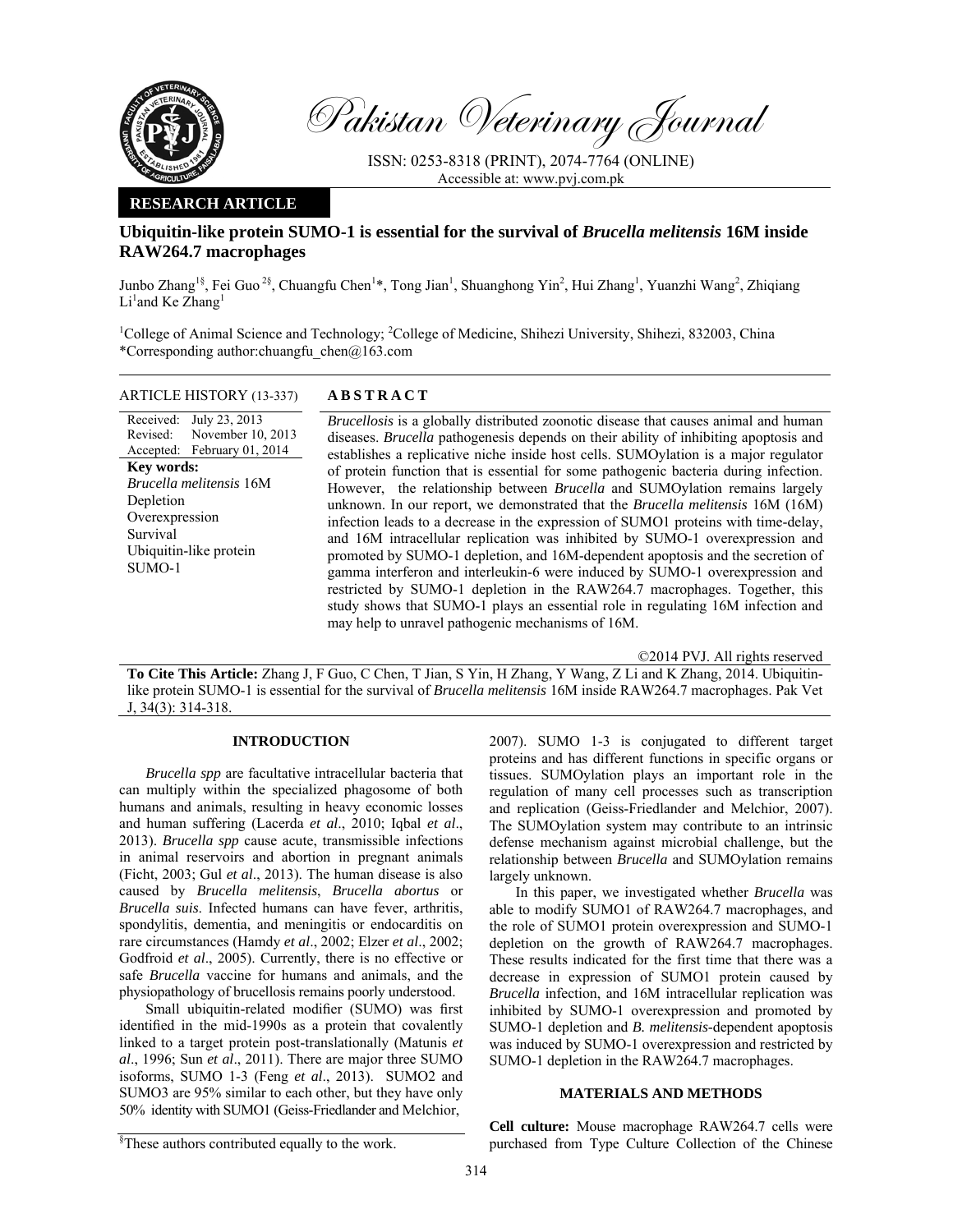Academy of Sciences (Shanghai, China) and were cultured in Dulbecco's Modified Eagle's Medium (DMEM) supplemented with 10% fetal bovine serum (FBS). The cells were cultured at 37°C in a humidified 5% CO2.

*Brucella* **infection:** Mock vector-transfected cells, pSUMO1-transfected cells, or parental cells were infected with the 16M. Briefly,  $2 \times 10^6$  cells/well was grown in a 6well plate for 36 h at 37°C. RAW264.7 cells infected with *Brucella* at 100 MOI. At 1 h post-infection, the cells were washed thrice with PBS and then incubated with gentamicin (50 µg/ml) for 40 min to kill extracellular bacteria. Then, the culture was replaced with DMEM containing gentamicin (25  $\mu$ g/ml). At 0, 4, 8, 12, and 24 h post-infection, the cells were lysed and viable bacteria were enumerated on TSA plates. The levels of IFN-γ and IL-6 in the supernatants were measured with an ELISA kit (R&D Systems). The data were obtained from three independent experiments.

**Expression vector construction and cell transfection:**  The obtained SUMO1 cDNA was amplified by using primers as follows: primer sense, 5' AGATCTCATGTCT-GACCAGGAGGCAA 3', and primer antisense, 5' GTCGACCTAAACCGTCGAGTGACCC 3'. The enzyme sites for Bgl II and Sal Iam underlined. The pcDNA3.1- SUMO1 plasmid was generated by insertion of a 306-bp fragment of the full-length *Mus musculus* SUMO1 cDNA into the Bgl II/Sal I sites of the pcDNA3.1 vectors. The pcDNA3.1 mock vectors (as a blank control) and pcDNA3.1-SUMO1 plasmid were transfected using Lipofectamine 2000 (Invitrogen) into RAW264.7 cells. After 48 h, the medium was replaced with DMEM containing G418(500 µg/ml; Geneticin, Sigma).After fourteen days, positive colonies were obtained and cells were re-suspended in medium followed by culture, aiming to achieve cells with stable expression of SUMO1.

**RNAi experiments:** To construct SUMO1 shRNA against mouse SUMO1 mRNA, oligonucleotides 5'-gatccGACA-GGGAGTTCCAATGAAAATTCAAGAGATTTTCATTG GAACTCCCTGTCTTTTTTACGCGTg-----3'(top strand) and 5'-aattcACGCGTAAAAAAGACAGGGAGTTCCA-ATGAAAATCTCTTGAATTTTCATTGGAACTCCCTG TCg-----3' (bottom strand) were annealed together to produce a double-stranded DNA, which was then cloned into RNAi-Ready pSIREN-RetroQ-ZsGreen Vector (Clontech, BD Biosciences) at the BamHI and EcoRI sites. Fluorescent, nonsilencing 21-bp double-stranded RNA (Qiagen) was used as a control RNA (control RNAi). Constructs of the recombinant and control RNAi were then transfected into RAW264.7 cells using Lipofectamine 2000 (Invitrogen). RAW264.7 cells grown to about 70-80% confluence were incubated in six-well plates with 2 ml/well serum-free DMEM containing Lipofectamine 2000 (8 µl) and pSIREN-siRNA (5 µg). At 8 h post-transfection, the cells were replenished with DMEM and incubated for an additional 48 h.

**MTT assay:** RAW264.7 cells were seeded in 96-well plates ( $5 \times 10^4$  cells/ml) and cells were washed thrice with PBS at 0, 12, 24 and 48 hours after transient transfection of pcDNA3.1-SUMO1 or pcDNA3.1 mock vectors, and

were assessed by cell viability using MTT assay (Sigma). MTT (50 µl/well) was added and incubated at 37°C for 4 h. Then the supernatants were removed and 100 µl of dimethyl sulfoxide (DMSO) (Sigma, USA) was added to each well. Optical density was measured by eluting the dye with DMSO, and OD570 was determined. The data were obtained from three independent experiments.

**Assessment of apoptosis:** Apoptotic rates were evaluated by an Annexin V-EGFP Apoptosis Detection Kit (Bestbio, Shanghai). Annexin V/PI double-positive staining and fluorescence intensity measurements were performed on RAW264.7 cells. The extent of apoptosis was determined using FASC Aria II flow cytometer (BD Biosciences).

**Western blot analysis:** To determine the SUMO1 expression in RAW264.7 macrophages, cells were lysed in ice-cold RIPA lysis buffer for 20 min and centrifuged at 12,000 rpm for 20 min at 4°C. The protein samples were boiled for 5 min and 10  $\mu$ l samples was subjected to 12% SDS-PAGE. The protein was electro-transferred onto nitrocellulose membrane (Bio-Rad) at 200 mA for 30 min. Unbound sites on the membrane were blocked with 2% BSA in borate-buffered saline for 1h at 37°C. After washing the membrane three times with TBST buffer for 30 min, then incubated overnight at 4°C with a 1/1500 dilution of rabbit anti-mouse anti-SUMO-1 pAb polyclonal antibody (Bioworld, Minneapolis, USA). The membrane was incubated with goat anti-rabbit IgG (peroxidase conjugated) for 1 h at 37°C after being washed three times. Bound conjugate was visualised with ECL (Thermo Fisher Scientific, USA) after further washing.

**Quantitative Real-Time PCR analysis:** RAW264.7 cells were infected with 16M according the above method. Total RNA (10 µg) was extracted and amplified with AMV reverse transcriptase (TaKaRa, Japan) following the manufacturer's instructions. The Real-time PCR was conducted on Light-Cycler 480 (Roche Applied Science) with SYBR Premix Ex TaqTM reagent Kit (TaKaRa, Japan). PCR primers for p53 were sense 5' GTACCTTATGAGCCACCCGA 3' and anti-sense 5' GCACAAACACG-AACCTCAAAG 3'. The primer pairs for GAPDH gene were sense 5' CTGCCCAGAACATCA-TCCCT 3' and anti-sense 5' GACACATTGGGGGTAGG-AAC 3'. The relative level of p53 mRNA was calculated by 2-∆∆Ct Method.

**Statistical analysis:** Student's t-test was used for comparisons among different groups. P values of  $\leq 0.05$ were considered statistically significant.

#### **RESULTS**

**Decrease in SUMO1 protein:** The expression of SUMO1 protein was determined by Western blot in *B. melitensis*infected macrophages at 0h, 4h, 12h, and 24h. The 16Minfected cells displayed a trend of decreased expression of SUMO1 proteins at the observation time (Fig. 1). The results showed that 16M inhibited the expression of SUMO1 protein in a time-dependent manner.

**Effect on 16M replication:** Western blot analysis was performed to analyze the overexpression or depletion of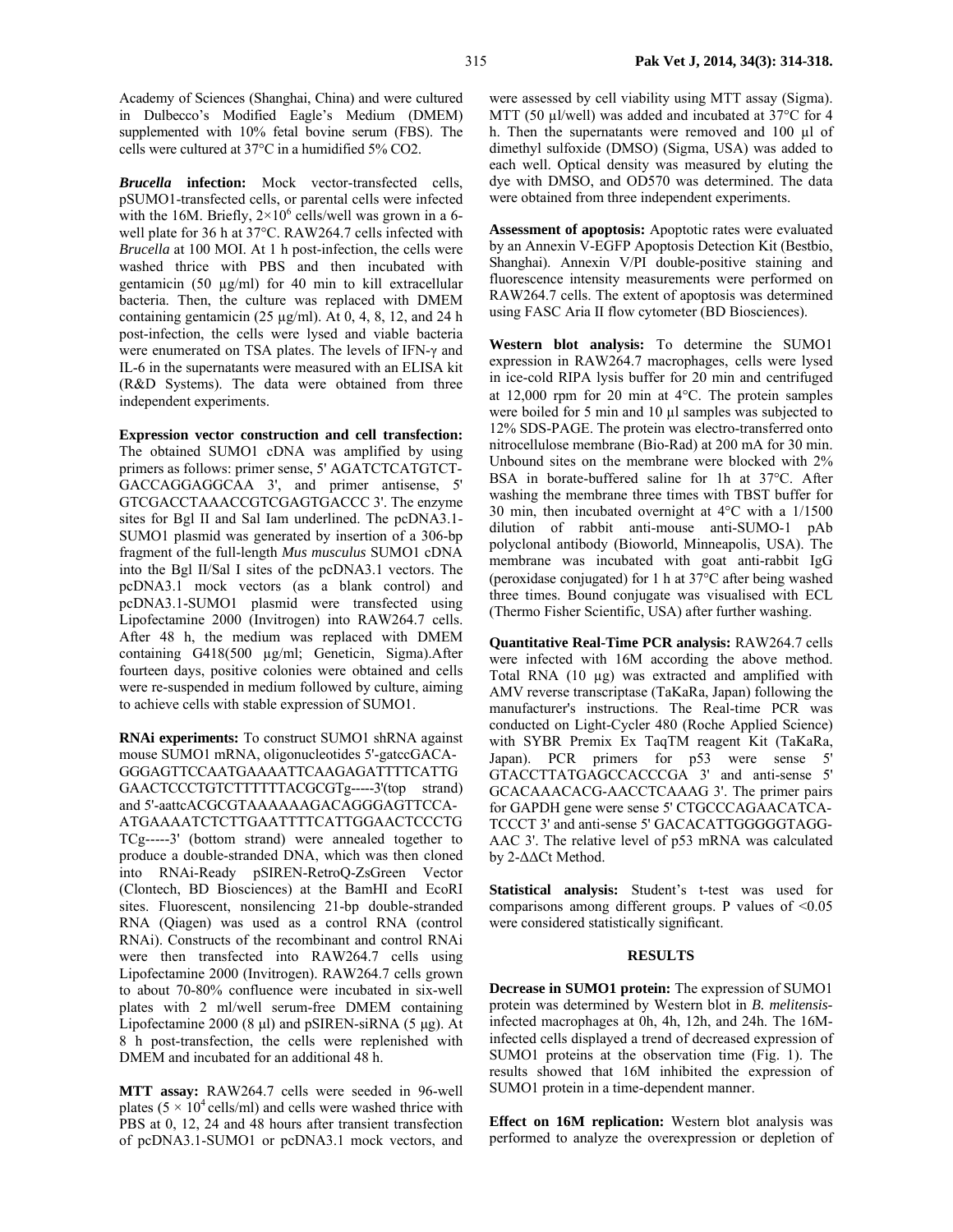SUMO1 protein. As shown in Figure 2A, the higher level of SUMO1 protein was detected in pSUMO1 cells when compared with that in parental cells (RAW264.7 macrophages) or control cells which were transfected with empty vector pcDNA3.1 and the level of SUMO1 protein was markedly reduced in cells transfected with SUMO1 siRNA compared with cells transfected with control siRNA (Fig. 2B).

We next evaluated whether the overexpression and depletion of SUMO1 protein has any influence on 16M intracellular growth. At 4 h post-infection, there was no difference (P>0.05) at the levels of 16M replication in all groups of cells (Fig 2C). At 12 h post-infection, a 1.01-log decrease (P<0.05) in the number of 16M inside pSUMO1 transfected cells while a 0.68-log increase (P<0.05) in that for SUMO1 RNAi-transfected cells compared to that for parental cells (Fig. 2C). At 24 h post-infection, the difference was even greater at 1.65-log and 1.12-log, respectively (P<0.01; Fig. 2C). We observed similar levels of intracellular infection among mock vectortransfected cells, parental cells, and control RNAitransfected cells. These results showed that 16M infection was restricted by SUMO1 overexpression and promoted by SUMO1 RNAi in the RAW264.7 macrophages.

**Effect on macrophages growth:** We next investigated whether overexpression and depletion of SUMO1 protein affect the growth of RAW264.7 macrophages. The viability of RAW264.7 cells transfected with pSUMO1 and SUMO1 RNAi was analyzed by MTT assay at 0h, 12h, 24h, and 48h. There was not a loss of viability of the pSUMO1-transfected macrophages compared with that of parental or mock vector-transfected macrophages (data not shown). Relative to the control, SUMO1 RNAi did not lead to increased cell death (data not shown). These results suggest that overexpression and depletion of SUMO1 do not affect the growth of RAW264.7 cells.

**Role in apoptosis:** The 16M-dependent apoptosis rates of pSUMO1-transfected cells were analyzed by flow cytometry at 0h, 12h and 24h compared with mock vector-transfected cells or parental cells. Induced by 16M infection, the apoptotic rate of pSUMO1-transfected cells had a rang of 18.38 to 36.83% and that of mock vectortransfected cells or parental cells had a rang of 14.97 to 23.86% or 15.34 to 23.16% (Fig. 3A), and the apoptotic rate of SUMO1 RNAi-transfected cells had a rang of 15.17 to 18.11% (Fig. 3A). The 16M-dependent apoptotic rates of SUMO1 overexpression cells were significantly higher than rates in both mock vector-transfected cells and parental cells at all times  $(P<0.01)$  and the differences have a trend of increase with time delay, and that of SUMO1 RNAi-transfected cells were significantly lower than rates in both control RNAi cells and parental cells at 12 or 24 h post-infection, while similar levels (P>0.05) of apoptotic rates existed in mock vector-transfected cells, parental cells, and control RNAi cells. The tumor suppressor protein p53 involves in the cellular responses to a variety of stress signals and plays a key role in promoting apoptosis process, which is linked with SUMO1 protein. Therefore, real-time PCR was also used to measure p53 mRNA expression in SUMO1- overexpressing, SUMO1 RNAi cells, and control cells. Compared to control cells, levels of p53 gene were



**Fig. 1:** Decrease in SUMO1 protein upon infection with *B. melitensis* 16 M. Western blot analysis of SUMO1 protein from RAW264.7 macrophages infected for 0h, 4h, 12h, and 24h with 16M. GAPDH levels are shown as a loading control.



**Fig. 2:** (A) Western blot analysis of RAW264.7 macrophages overexpressing SUMO1 protein compared with respective control cells; a blank plasmid (pcDNA3.1[+]) was used as control. (B) Western blot analysis of SUMO1 expression can be suppressed by RNA silencing compared with cells transfected with control siRNA. Detection of GAPDH served as a loading control.(C) Effect of SUMO1 overexpression and SUMO1 depletion on intracellular replication of 16M within RAW264.7 macrophages. Significant differences of 16M number inside pSUMO1-transfected cells and SUMO1 RNAi-transfected cells compared to that of parental cells indicated as follows: \*P<0.05; \*\*P<0.01.

significantly higher (P<0.01) in the 16M-infected SUMO1 overexpressing cells and was significantly lower  $(P<0.01)$ in the 16M-infected SUMO1 RNAi cells 12 or 24 h postinfection (Fig. 3B). The Real-time PCR results showed that SUMO1 overexpression and SUMO1 RNAi affected the expression of apoptosis-related gene p53 in the 16Minfected macrophages, which provided independent confirmation of the flow cytometry analysis. These results showed that 16M-dependent apoptosis was induced by SUMO1 overexpression and inhibited by SUMO1 RNAi in the 16M-infected RAW264.7 macrophages.

**Cytokine response:** The levels of IFN-γ (Fig. 4A) and IL-6 (Fig. 4B) were assessed in supernatants of 16M infected cells under the conditions of SUMO1 overexpression or depletion. SUMO1 overexpressing cells produced significant higher levels of IFN-γ and IL-6 at 12 and 24h post-infection compared to mock vectortransfected or parental cells (P<0.01), and SUMO1 RNAi cells exhibited significant lower levels of IFN-γ and IL-6 compared to control RNAi or parental cells (P<0.05). These results indicated that classical Th1 and Th2 responses are elicited by SUMO1 overexpression and inhibited by SUMO1 RNAi in the 16M-infected RAW264.7 macrophages.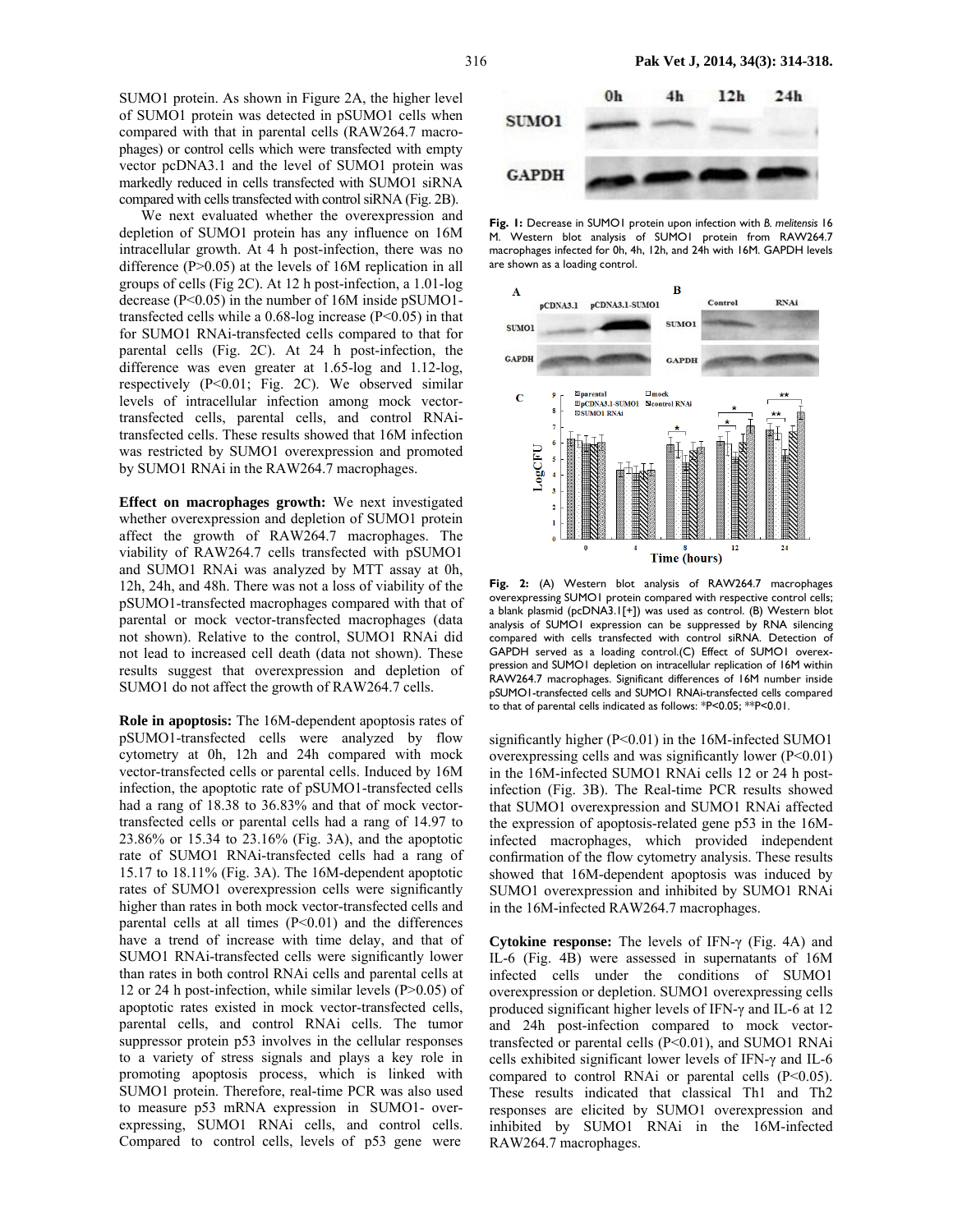

**Fig. 3:** (A) 16M-dependent apoptosis analysis of transfected RAW264.7 macrophages with Annexin V/PI double staining detected by a flow cytometer. (B) Relative level of p53 mRNA was measured by real-time PCR. Significant differences of 16M-dependent apoptotic rates and p53 mRNA in pSUMO1-transfected cells and SUMO1 RNAi-transfected cells compared to that of parental cells indicated as follows: \*P<0.05; \*\*P<0.01.



**Fig. 4:** The analysis of IFN-γ (A) and IL-6 (B) secretion was measured by ELISA from the supernatant of 16M infected SUMO1-overexpressing or SUMO1 RNAi-transfected cells. Significant differences of pSUMO1-transfected cells and SUMO1 RNAi-transfected cells compared with parental cells indicated as follows: \*P<0.05; \*\*P<0.01.

#### **DISCUSSION**

More than 90% of *Brucella* internalised by macrophages are killed after phagocytosis, but a few *Brucella* can evade host immunity and establish an intracellular niche permissive for growth (Bargen *et al*., 2012). Pathogenic bacteria interfere with the SUMOylation system of host cell for achieving infection, and some pathogens have developed several strategies to act directly on the ubiquitination pathway through mimicking host cell proteins (Chosed *et al*., 2007) or indirectly by interfering with the ubiquitination pathway (Spallek *et al*., 2009). Closely related post-translational modifications involve covalent links to Ub-like proteins (Stulemeijer and Joosten, 2008), such as the SUMO-1 to-4 (Dupont *et al*., 2010), which were activated during pathogen infection. It has been reported that the protein SUMOylation was reduced globally by *Listeria* infection, and LLO (listeriolysin O) activity of *Listeria* plays an important role in the process (Ribet *et al*., 2010). In addition to LLO, other bacterial pore-forming toxins including Perfringolysin O of *Clostridium perfringens* and Pneumolysin of *Streptococcus pneumoniae* can trigger the degradation of Ubc9 (Ribet *et al*., 2010). Moreover, viruses can also interfere with the

host cell SUMOylation (Spallek *et al*., 2009). The *Brucella* T4SS is encoded by virB operon 12 open reading frames (virB1 to virB12) (O'Callaghan *et al*., 1999), which is essential to the virulence of all *Brucella* strains and plays an important role in establishment of the *Brucella* replication niche (Boschiroli *et al*., 2002). Our study showed that *Brucella melitensis* 16M could lead to a decrease in the level of SUMO1 protein. After internalization, we speculate that *Brucella* T4SS may involve in decrease with the level of SUMO1 protein. Therefore, further testing will be needed to determine whether T4SS plays a role in impairing the SUMO1 protein by *Brucella melitensis*  infection.

The Th1 immune responses characterized by IFN-γ production are related to the host immune response to *Brucella*, which are activated by vaccines (Golding *et al*., 2001). Previous studies showed that IFN-γ is a critical cytokine required for macrophage bactericidal activity (Sathiyaseelan *et al*., 2006). IL-6 is a Th2 cytokine considered as an anti-inflammatory mediator. Thus, the mixed Th1/Th2 responses can be obtained through the detection of IFN-γ and IL-6. The number of intracellular viable bacteria was evaluated to detect the role of overexpression and depletion of SUMO1 during *Brucella*